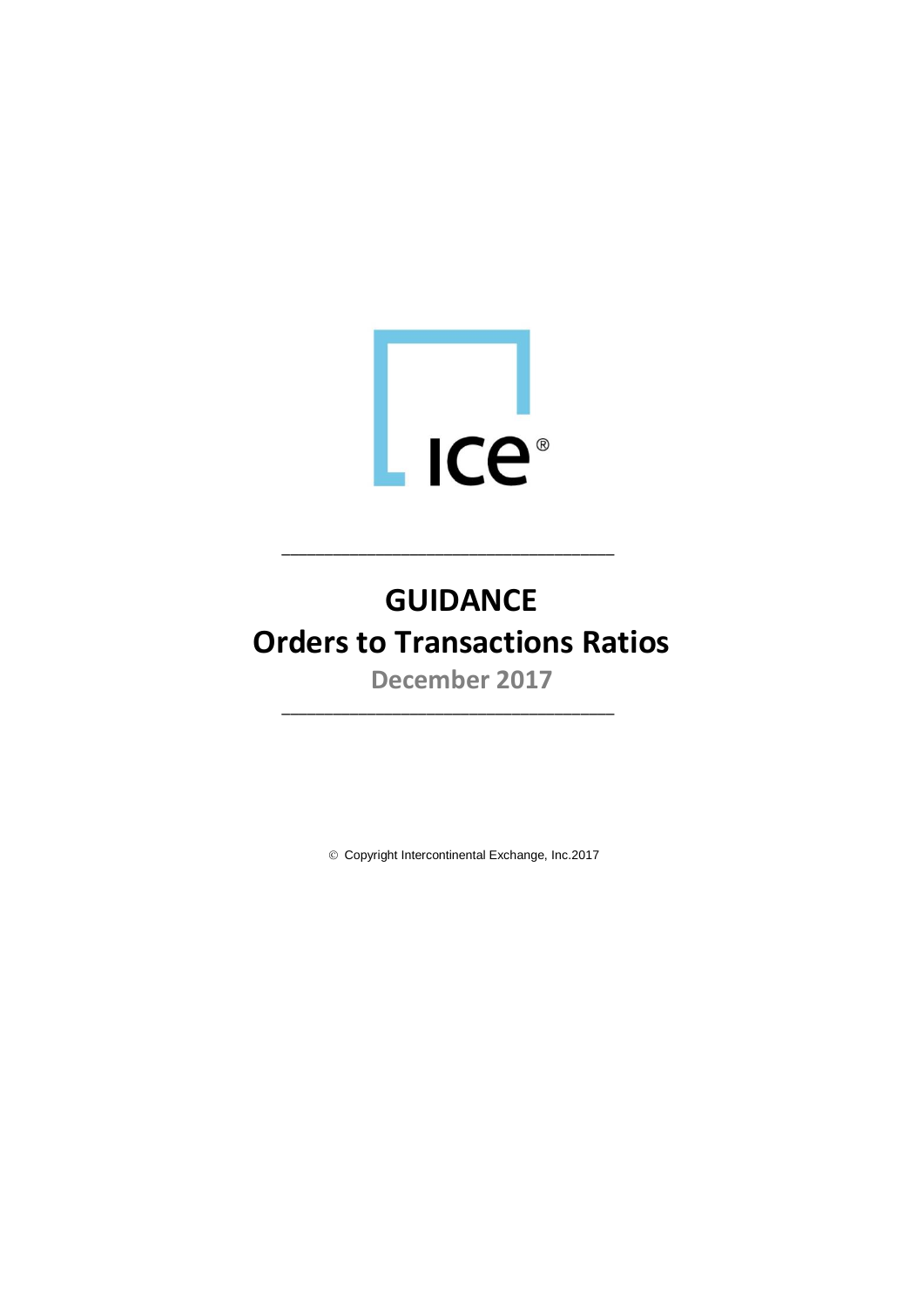

# **Contents**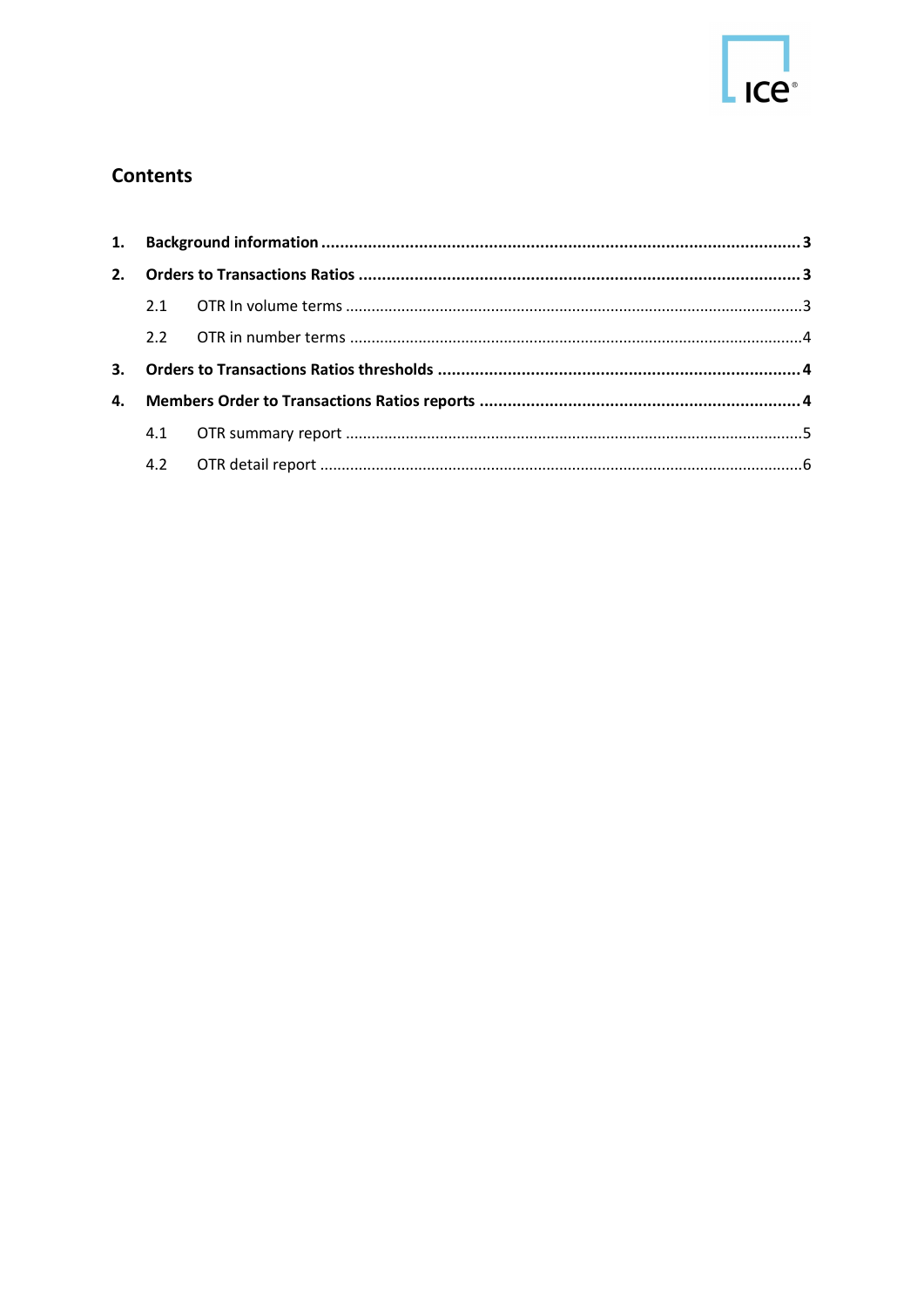

# <span id="page-2-0"></span>**1. Background information**

For the purpose of mitigating potential risks from increased use of technology in trading and strengthening the resilience of financial markets, Directive 2014/65/EU and its Regulatory technical standards ("RTS 9<sup>1</sup>") require ICE Endex and ICE Futures Europe ("the Exchanges") to implement ratios of unexecuted orders to transactions ("OTR").

The orders to transactions ratios guidance ("the Guidance") is designed to mitigate disorderly trading conditions by discouraging inefficient and excessive orders activities against the executed transactions without compromising market liquidity and set out certain thresholds which it expects market participants not to exceed.

The Guidance applies to exchange products as shall be designated from time-to-time ("the Designated Products"). The list of Designated Products and respective ratios can be found here:

- ICE Endex [https://www.theice.com/publicdocs/endex/ICE\\_Endex\\_Orders\\_to\\_Transactions\\_Ratios.pdf](https://www.theice.com/publicdocs/endex/ICE_Endex_Orders_to_Transactions_Ratios.pdf)
- ICE Futures Europe [https://www.theice.com/publicdocs/futures/IFEU\\_order\\_to\\_transaction\\_ratios\\_table.pdf](https://www.theice.com/publicdocs/futures/IFEU_order_to_transaction_ratios_table.pdf)

The Exchanges will levy charges on those Members whose system usage per firm as configured on the ICE Platform (whether the firm is the member itself or a client of the member) exceeds certain thresholds.

# <span id="page-2-1"></span>**2. Orders to Transactions Ratios**

The Exchanges will calculate at the end of every trading session, per Designated Products, per member, a ratio of unexecuted orders to transactions in volume and numbers terms.

No OTR ratios will be calculated in case the member has not traded for the applicable trading session. A transaction is counted to have taken place if an order has been totally or partially executed.

#### <span id="page-2-2"></span>**2.1 OTR In volume terms**

The RTS 9 set the OTR in volume terms ratio methodology as follow:

 $\left(\frac{Total volume of orders}{Total volume of transactions}\right) - 1$ 

.

'Volume' in this context is defined as the number of lots.

<sup>1</sup> Commission Delegated Regulation (EU) 2017/566 found at [http://eur-lex.europa.eu/legal](http://eur-lex.europa.eu/legal-content/EN/TXT/?uri=uriserv:OJ.L_.2017.087.01.0084.01.ENG&toc=OJ:L:2017:087:TOC)[content/EN/TXT/?uri=uriserv:OJ.L\\_.2017.087.01.0084.01.ENG&toc=OJ:L:2017:087:TOC](http://eur-lex.europa.eu/legal-content/EN/TXT/?uri=uriserv:OJ.L_.2017.087.01.0084.01.ENG&toc=OJ:L:2017:087:TOC)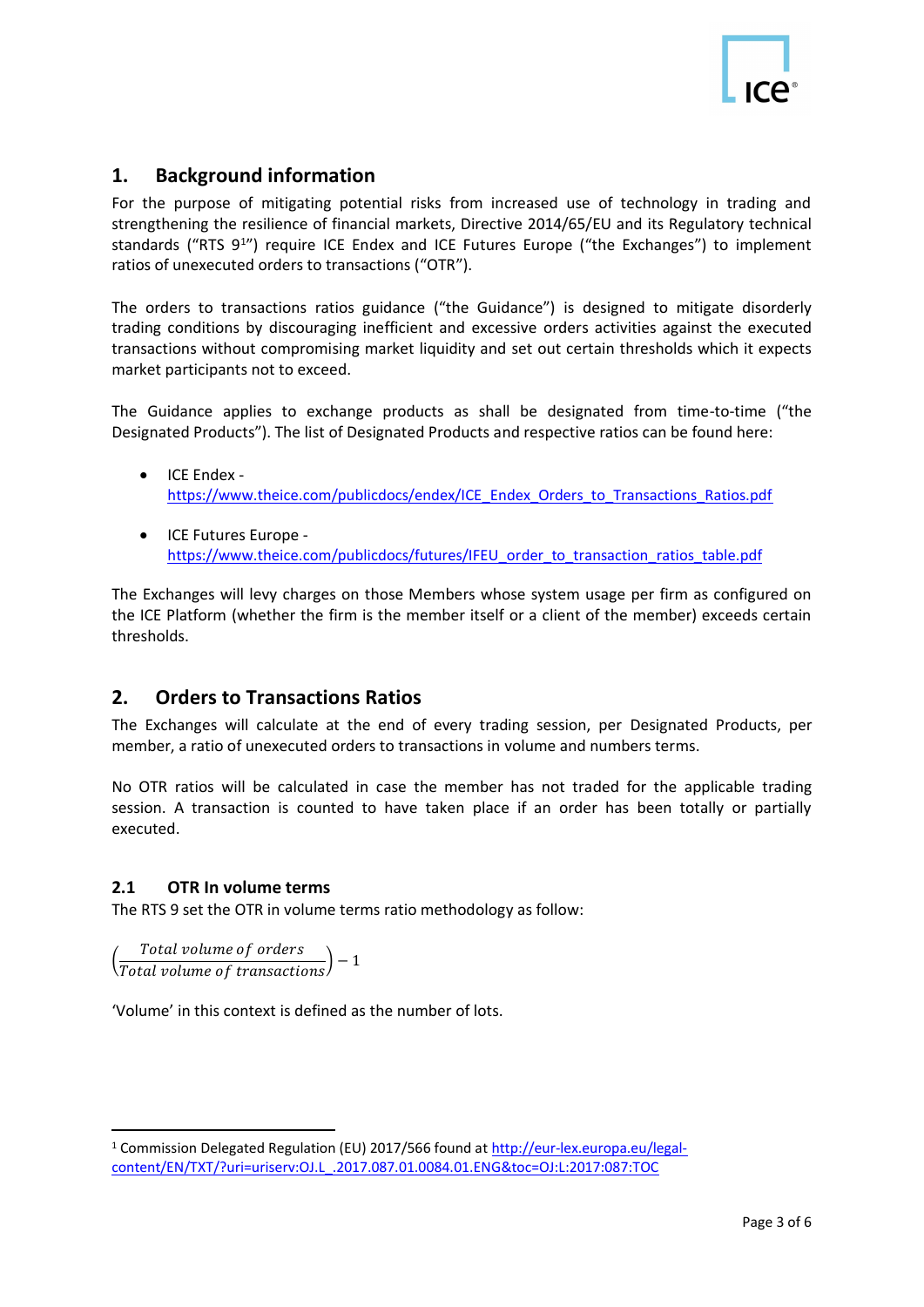### <span id="page-3-0"></span>**2.2 OTR in number terms**

The RTS 9 set the OTR in number terms ratio methodology as follow:

 $\left(\frac{Total\ number\ of\ orders}{Total\ number\ of\ transactions}\right) - 1$ 

In line with the requirements set in the RTS 9, 'order' in this context is defined as all input messages on submission, modification and cancellation relating to an order<sup>2</sup>.

# <span id="page-3-1"></span>**3. Orders to Transactions Ratios thresholds**

The Exchanges have defined a primary threshold ("Amber Threshold") and secondary threshold ("Red Threshold")

**Firms who equal or exceed the Amber Threshold in any Designated Product for 3 consecutive trading sessions will be contacted by the respective Exchange Compliance Officer.**

**Firms who equal or exceed the Red Threshold in any Designated Product on any trading session will be subject to a two thousand. Euro (EUR 2000,-) charge by ICE Endex or a two thousand Great British Pound charge (GBP 2000,-) by ICE Futures Europe. The respective exchange where the breach took place will levy the charge.**

See the list of Designated Products OTR ratios for the current threshold:

- ICE Endex [https://www.theice.com/publicdocs/endex/ICE\\_Endex\\_Orders\\_to\\_Transactions\\_Ratios.pdf](https://www.theice.com/publicdocs/endex/ICE_Endex_Orders_to_Transactions_Ratios.pdf)
- ICE Futures Europe [https://www.theice.com/publicdocs/futures/IFEU\\_order\\_to\\_transaction\\_ratios\\_table.pdf](https://www.theice.com/publicdocs/futures/IFEU_order_to_transaction_ratios_table.pdf)

# <span id="page-3-2"></span>**4. Members Order to Transactions Ratios reports**

The OTR ratios will be made available to members in CSV files format via MFT (click Here to request MFT access).

| The reports will be delivered daily by 06:00 GMT/BST $\mid$ 07:00 CET/CEST based on the following<br>schedule: | <b>Trading Day</b> | <b>IFFII Renort Provided</b> | NDEX Renort Provided |  |  |
|----------------------------------------------------------------------------------------------------------------|--------------------|------------------------------|----------------------|--|--|
|                                                                                                                |                    |                              |                      |  |  |

| <b>Trading Day</b> | <b>IFEU Report Provided</b> | <b>NDEX Report Provided</b> |
|--------------------|-----------------------------|-----------------------------|
| Monday             | Tuesday                     | Tuesday                     |
| Tuesday            | Wednesday                   | Wednesday                   |
| Wednesday          | Thursday                    | Thursday                    |
| Thursday           | Friday                      | Friday                      |
| Friday             | Saturday                    | Saturday                    |
| Saturday           | N/A                         | N/A                         |
| Sunday             | N/A                         | N/A                         |

.

<sup>&</sup>lt;sup>2</sup> See Annex to RTS 9 for the regulatory requirement related to the counting methodology per order type.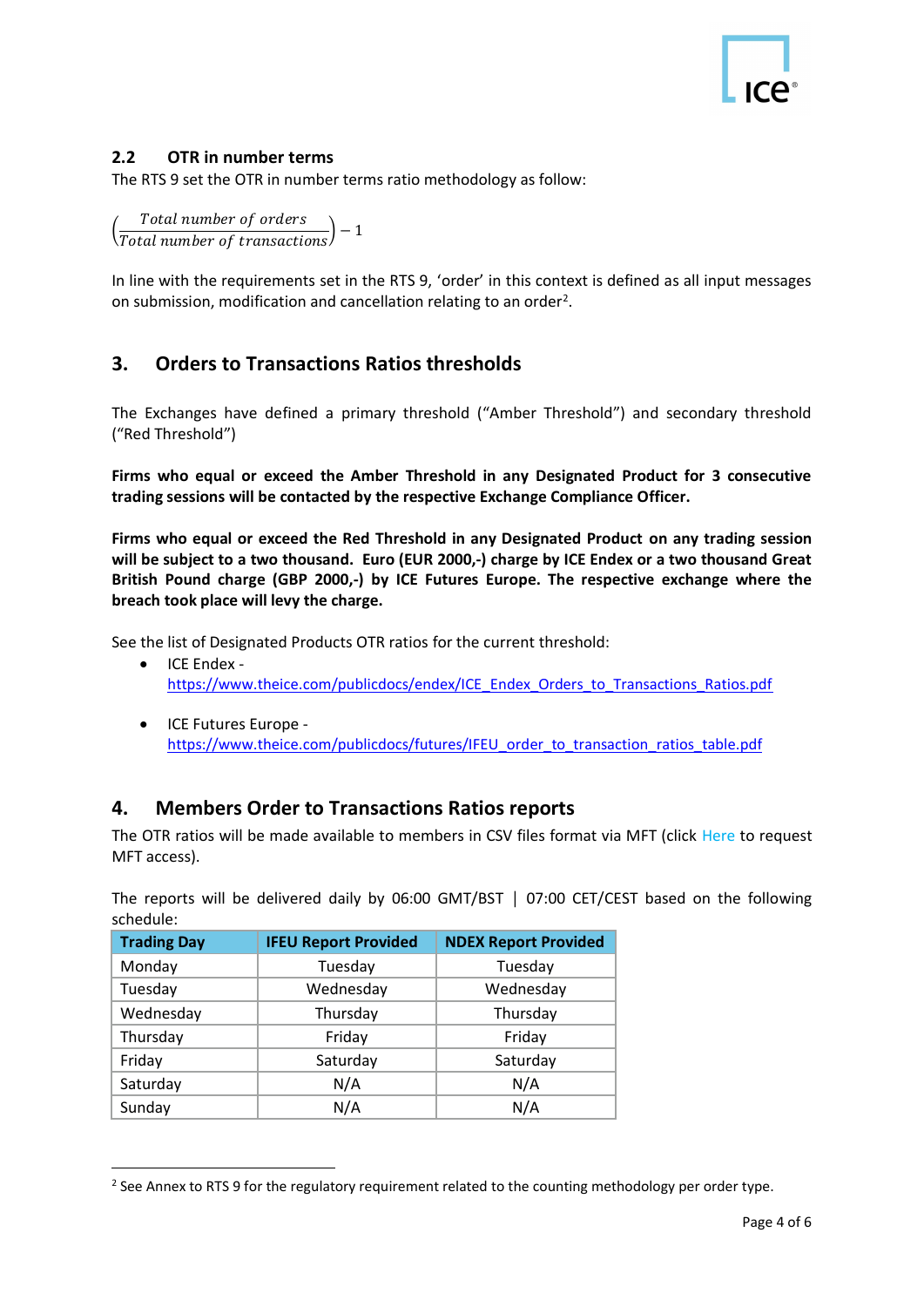

#### <span id="page-4-0"></span>**4.1 OTR summary report**

The OTR summary report will be at member mnemonic, LEI and market type level.

# The filename convention for the OTR summary report is:

*T<MIC>\_MIFIDDATOTR\_<MNEMONIC>\_<LEI>\_<YYYYMMDD>.<format>.csv*

The matrix below shows a sample dummy file that should be generated for mnemonic XXX for the 31st January 2018 processing date:

| <b>MIC</b> | <b>Summary CSV</b>                                          |
|------------|-------------------------------------------------------------|
| IFEU       | TIFEU MIFIDDATOTR XXX 0X1X2X3X4X5X6X7X8X9X 20180131.CSV.ZIP |
| NDEX       | TNDEX MIFIDDATOTR XXX 0X1X2X3X4X5X6X7X8X9X 20180131.CSV.ZIP |

#### The OTR summary report specification is as follow:

|                | <b>Column Header</b>   | <b>Description</b>                                                                                | <b>Format</b>                   |
|----------------|------------------------|---------------------------------------------------------------------------------------------------|---------------------------------|
| 1              | REPORT_DATE            | The business date the report is valid for                                                         | YYYY/MM/DD                      |
| $\overline{2}$ | <b>MNEMONIC</b>        | The abbreviation of a Member's company name<br>used to identify the trading firm or trading group | <b>CHARACTER VARYING(3)</b>     |
| 3              | LEI_OF_MEMBER          | Legal Entity Identifier of Member                                                                 | 20 alphanumerical<br>characters |
| 4              | MEMBER_NAME            | The registered name of the LEI                                                                    | VARCHAR2(400 CHAR)              |
| 5              | <b>MIC</b>             | Identification of the venue where the order was<br>executed                                       | 4 alphanumerical<br>characters  |
| 6              | MARKET_TYPE_ID         | The number that uniquely identifies the market<br>type the product is grouped under.              | Integer                         |
| $\overline{7}$ | MARKET_TYPE_NAME       | Description of the market type                                                                    | <b>CHARACTER VARYING(50)</b>    |
| 8              | Volume_of_Orders       | The total volume of Orders by MIC, and Market<br>type                                             | Numeric                         |
| 9              | Volume_of_Transactions | The total volume of full or partially executed<br>orders for the day by MIC, and Market type      | <b>Numeric</b>                  |
| 10             | OTR_Volume             | Ratio of unexecuted orders to executed orders by<br>MIC, and Market type                          | Numeric                         |
| 11             | Number_of_Orders       | The total number of orders by MIC, and Market<br>type                                             | Numeric                         |
| 12             | Number_of_Transaction  | The total number of full or partially executed<br>orders for the day by MIC, and Market type      | Numeric                         |
| 13             | OTR_Number             | Ratio of unexecuted orders to executed orders by<br>MIC, and Market type                          | Numeric                         |